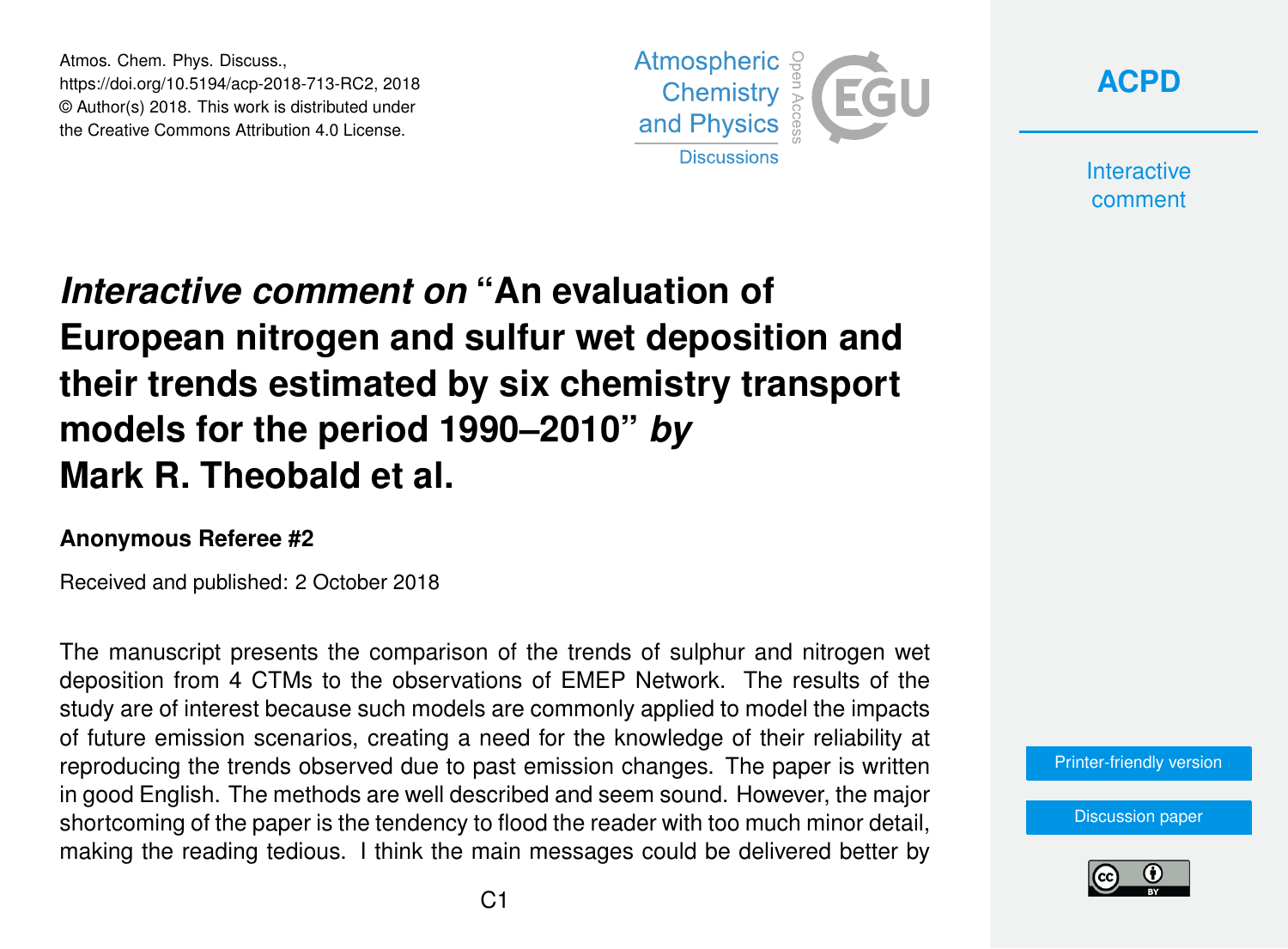substantially cutting the length of the paper and leaving majority of the specific details about the skill of the individual models in tables instead of the main text, especially as the authors state that providing in depth analysis of the models' performance or inter-model differences it is out of the scope of their study.

Specific comments:

1. Page 2, line 23. Why specifically semi-natural vegetation?

2. The analysis of previously published trends in observational data is currently cut to two parts (before and after the CTM results), making the structure of the introduction confusing and prone to repetition. This text includes too many details and all the specific numbers from all these studies would be far better visible and understandable if presented as a table.

3. The overview of previous model-measurement comparisons could also be substantially shortened, as naming the specific models participating in those studies does not provide extra information, with the possible exception of if these are the same models as used in this study and this information is later used for discussion. I would suggest to try to compress this information into a few sentences per species, giving the general view whether the previous studies have shown any consistent under- or overestimation of its wet deposition. Or, if needed, including a supplementary table with the detailed numbers from these studies.

4. Please provide the reason why the 21-year period was divided to two 11-year subperiods.

5. Were the NOx and NH3 emissions from wildfires included? How about SO2 from volcanoes?

6. Could the CMAQ results be corrected for sea-salt sulphate (for instance using Na concentration in similar manner to how observations are corrected)?

7. The description of emission changes could be shortened, for instance combining

**[ACPD](https://www.atmos-chem-phys-discuss.net/)**

**Interactive** comment

[Printer-friendly version](https://www.atmos-chem-phys-discuss.net/acp-2018-713/acp-2018-713-RC2-print.pdf)

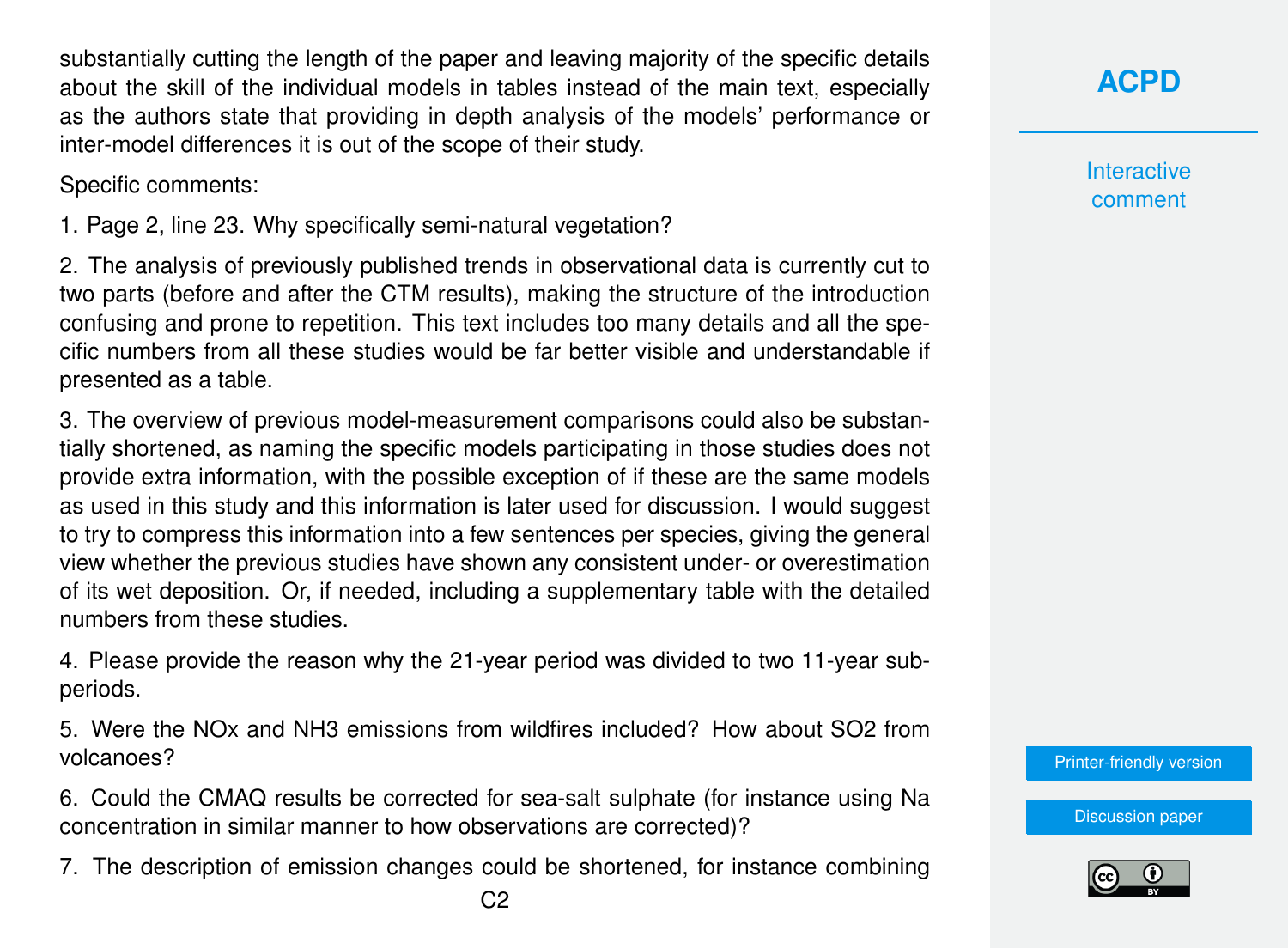what happened to shipping emissions of both NOx and SOx into a single sentence and reducing the listings of specific countries and values.

8. Spatial distributions are compared for 3 years (1990, 2000 and 2010) - are the differences in the patterns between these specific years representative of the overall trends?

9. The paper could be shortened by skipping naming the models which simulated the largest and smallest results in majority of occasions apart from those few where the reason for the outlying model result is given.

10. Page 11, lines 28-31: If the emission data was given at 5-year interval and interpolated between the given years, the models cannot be expected to perfectly reproduce year-to-year variability which might result from instant changes in some emission sources due to closing of some facilities or implementation of emission control measures.

11. Page 19, lines 27 – page 20, line 1 - "the net effect of these uncertainties is not expected to be a large systematic under- or overestimation of wet deposition." Due to the highly soluble nature of the compounds discussed here relatively little precipitation is needed for almost complete removal of them from the below-cloud column, leading to strong non-linearity of the wet deposition process. Thus, errors in modelled rain frequency might be more relevant for modelling the wet deposition than the annual precipitation amount and too frequent light rains instead of a few strong ones can for instance easily lead to positive bias in wet deposition.

Technical corrections:

1. Table 1. The optimal value of the geometric variance should be 1.

2. Figure 4 – Please correct the caption - the three time periods 1990–2000, 2000– 2010 and 1990–2010 (left, middle and right columns) seem to be actually 1990–2000, 1990–2010, and 2000–2010

**[ACPD](https://www.atmos-chem-phys-discuss.net/)**

**Interactive** comment

[Printer-friendly version](https://www.atmos-chem-phys-discuss.net/acp-2018-713/acp-2018-713-RC2-print.pdf)